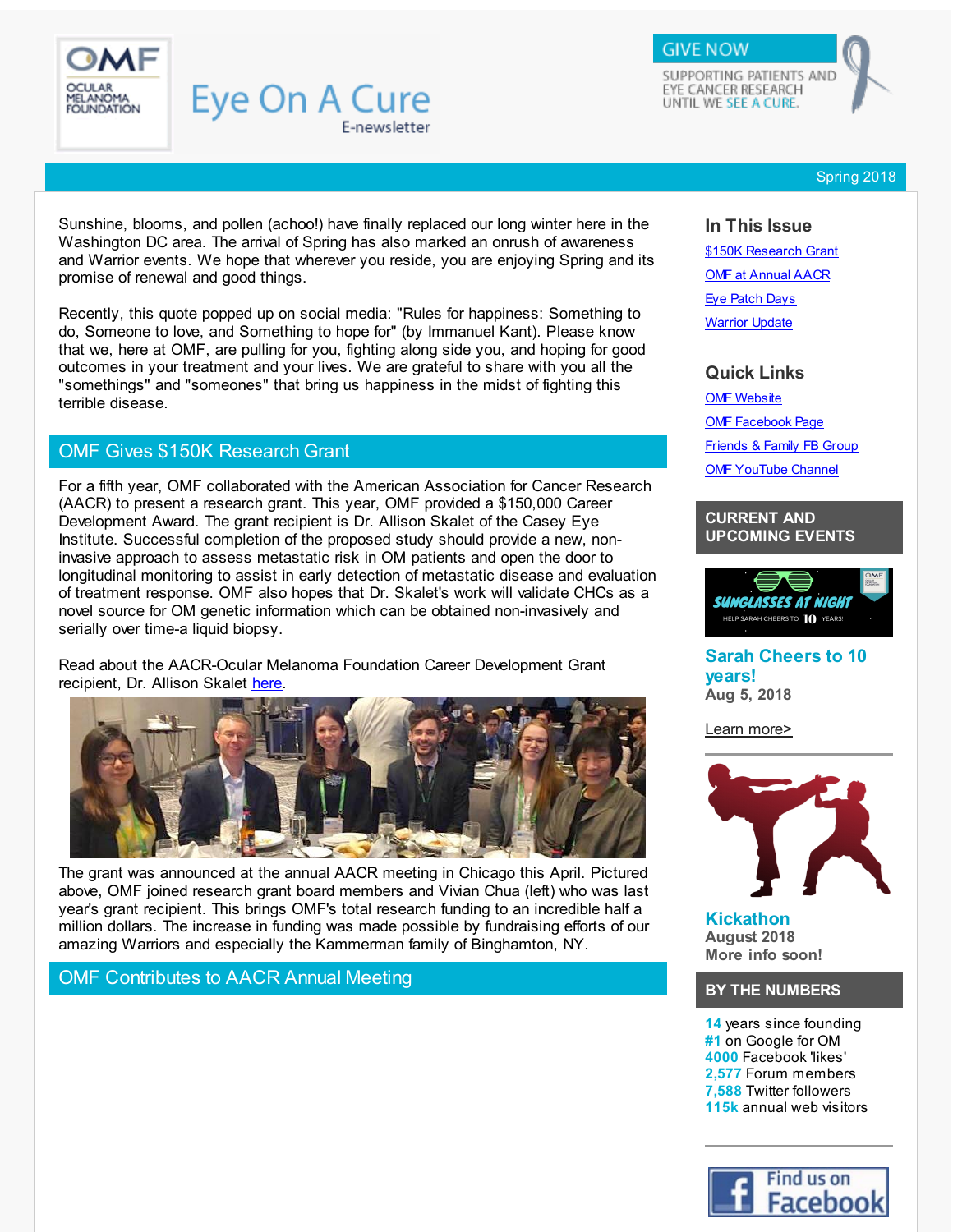### **AACR Annual Meeting: 4 Days, Over 20K participants, and Millions in Research Grants**

OMF contributed to the annual meeting of the American Association for Cancer Research (AACR) in Chicago. OMF was recognized as a "Metalled Society Member" and given the status of "Silver Metal" due to our continued partnership and support of research.

In addition to OMF's grant presentation, highlights included meeting doctors and scientists from all over the world, each with the same goal: "Finding a Cure for Cancer!"



OMF ran a booth at the Partner Pavilion where we promoted OM awareness and discussed potential partnerships to cure OM. As in years past, the squishy eyeballs were a hit!



### **Record-Breaking OM Awareness Day!**

The annual Eye Patch Days on May 18th and 19th were not only a success...they were a smashing success! OMF mailed out a record **1612 eye patches** to people all over the world. Pictures and stories flooded the internet as we came together to spread awareness and honor patch-wearing friends and loved ones.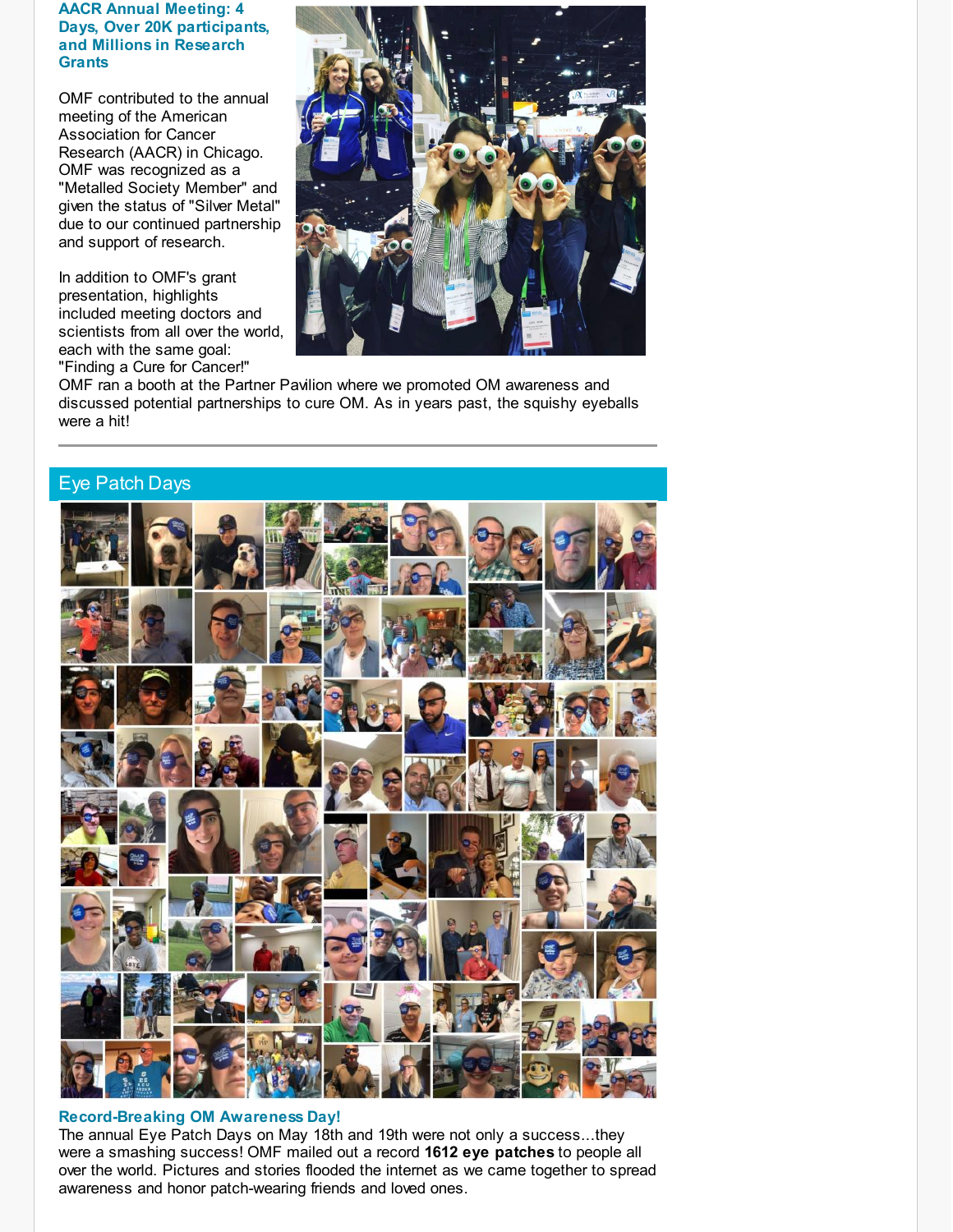From work parties to family parties to community events, we witnessed the OM community come together with their own communities. Warrior Dale Bultemeier lunched at Subway where employees joined the awareness efforts. Optometrist offices, oncologist offices, and a UPS crew all participated along side patients and caregivers. We thank you for your participation, your fundraising, and willingness to educate your communities about ocular melanoma.



## Warrior Update

#### **3rd Annual Colonial 200**

For the third year, team OMF participated in the 200 mile relay from Charlottesville, VA to Williamsburg, VA. Each mile represented 10 new OM diagnosis in the US annually. This year's team dedicated their run to current OM patients. The team spread awareness by wearing "See A Cure" shirts, handing out "See a Cure" magnets, and telling everyone about ocular melanoma!

When one of the team members fell and injured herself during her last set



of miles, she chose to push on, instead of giving up. She felt encouraged by all the OM patients who are also pushing on and not giving up.

#### **Best Friends Raise Funds and OM Awareness**

Izzy and Sarah are best friends. When Izzy's father, an avid runner, passed away of OM, Sarah gifted her friend with registration to the National Women's Half Marathon. They chose to run the event together to honor Izzy's dad and raise funds for a cure.

They surpassed their fundraising goal of \$2000!

Izzy explains that one of her father's most gratifying moments as a runner and veteran was running the Marine Corps Marathon in Washington DC. She said, "I couldn't imagine any other city I'd rather run 13.1 miles specifically for this cause."

Izzy and Sarah are a shining example of friendship and support. We applaud their courage, their commitment, and their incredible efforts.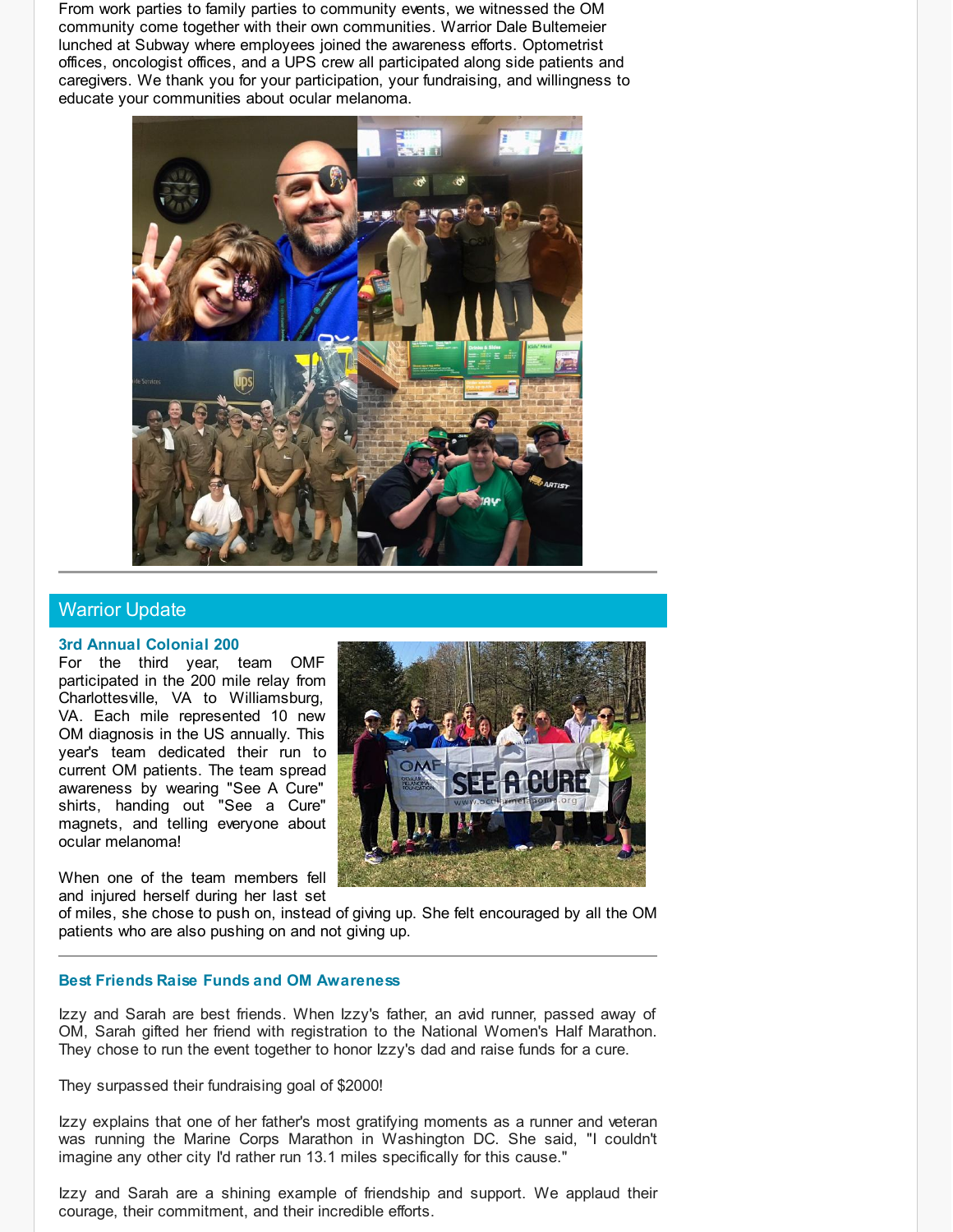

#### **Are you Interested in Raising Awareness and Funds for OM Research?**

*One quick and easy way to raise awareness or fundraise is to use a sleek online fundraising tool such as Crowdrise. If you have questions or need help setting this up, contact us at [info@ocularmelanoma.org](mailto:info@ocularmelanoma.org).*

#### *Do you want to Host a Warrior Event?*

*The Warrior [Fundraising](http://r20.rs6.net/tn.jsp?f=001_Nh7hN86Nj44wEJ5Q_iVGFgkpg-1Pwf4xhnieuXa3Ls34H4pLz-ear4Vf0RmR9c6G0cSmQqyxHok-6L00LT4Uf4LS8AkeTedGgS6Fhf1mckoIdOXJ2E7CKC2-8d_5yPloWESgKd7ww7I_RXo-3kmiY2it4GPedRXYg3czm7Qe1HTHXNd54KIMFuGw7okFKkJgGKUtfGfTFD2HQ5yOzI8kG3kJSx8xfPG4TXlwGCNz0PUBlSMEbIBr7KTjHZTvhXv15FBkCZjkVrx31qYCTVLcbBrYjciJqyee_Pb_2KQFEOqU79QDIVFVlJNMxKmNUxlS2dLCQigQa1v0Z71xMNeQg==&c=&ch=) Program is OMF's platform to empower members of the OM community to contribute their own time, talent and treasure. We work with YOU to put on an event or do something amazing - whether it's hosting a BBQ at your home, running a 10k or hosting an awareness event at your child's school. We can supply you with helpful instructions and best practices, plenty of giveaways (brochures, SEE A CURE sunglasses, t-shirts, etc.). We can also work alongside you to ensure your event raises awareness of OM and funds for OMF research initiatives. Fill out a Warrior [Worksheet](http://r20.rs6.net/tn.jsp?f=001_Nh7hN86Nj44wEJ5Q_iVGFgkpg-1Pwf4xhnieuXa3Ls34H4pLz-earuoZura5B8MdE5KPW75S-Cy4Pa0HGVVZdMYdLm6eQBVXvIzcgB53BqTz3INAGqzNHb59Ctogm5rhzj6dccDOoEYjLrfIR73UAZ-DvafVxvJ7cRVE4RIJJiNt5vwzqqTfew39FR2GtyUO-A0PUNcoC-A-h6HWlXKT3L0qGRMWLL21QkLZUfr5zd0gpLObrdVxXfrG_y-P7hl43N_18xuepvnk3ALU9iCRknJoqjGhfl3zDZMuFVv-9U4UjshogcDPdG9P_faYEoPvgg8yWSZ-bI=&c=&ch=) or contact us directly at [info@ocularmelanoma.org](mailto:info@ocularmelanoma.org) and let's get started!*

# **Spring 2018 Pictures**



**Bowling Party in Australia for Eye Patch Day!**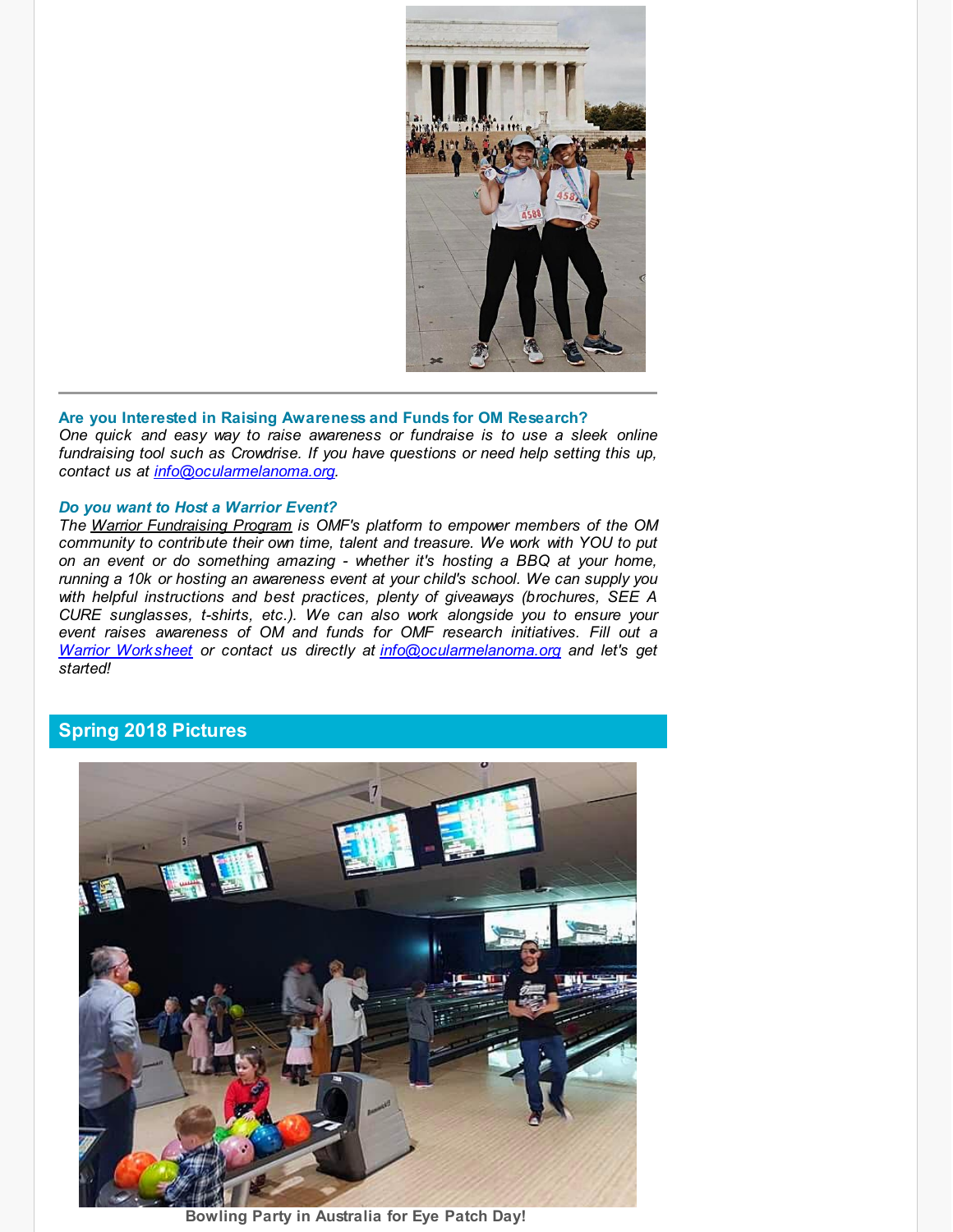

**Dean McGee Eye Institute in Oklahoma City participates in Eye Patch Day**



**Goodies and Bake Sale for Eye Patch Day**